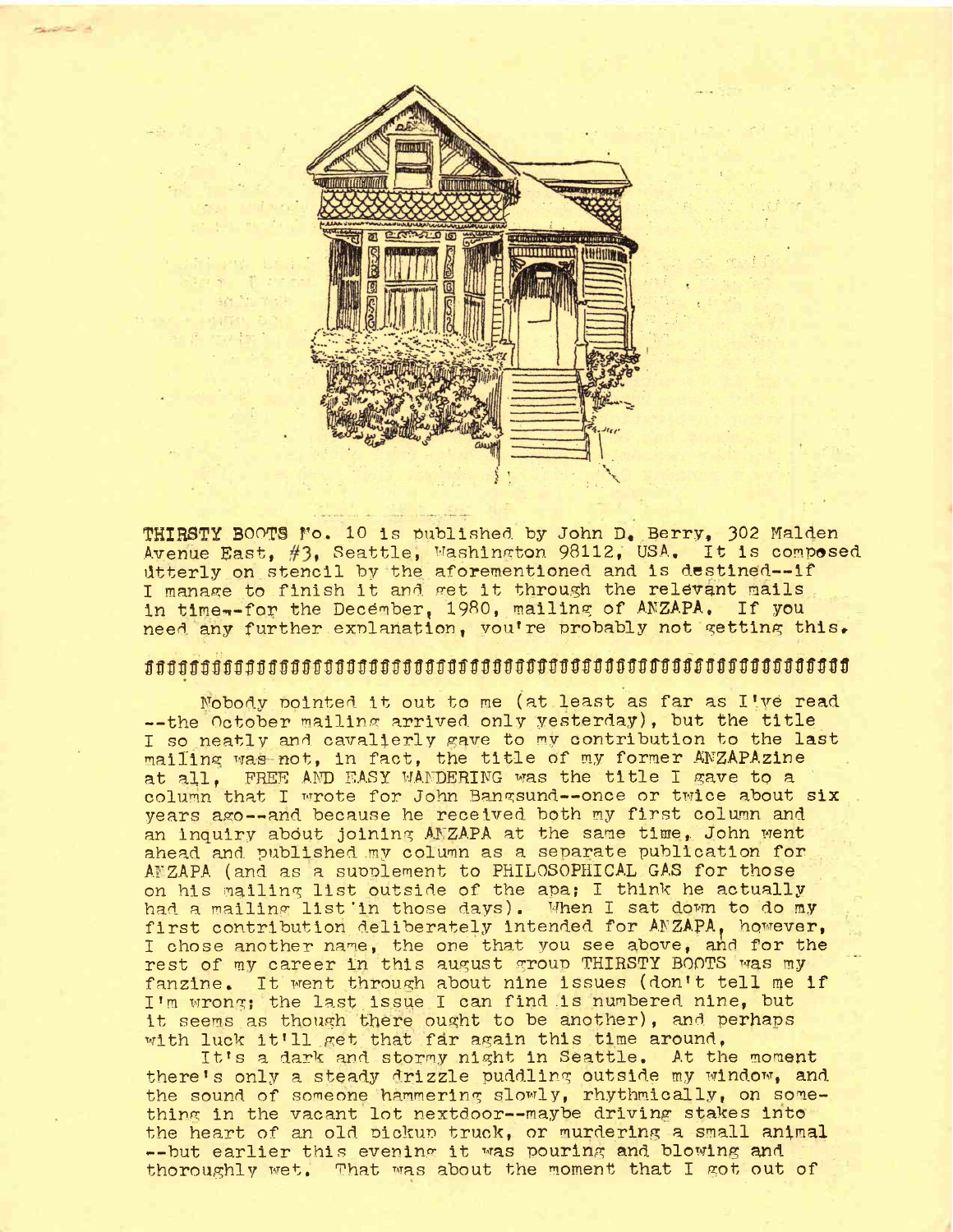## thirsty boots--2

the bus down on Broadway, on my way home from work, with a fiveblock walk ahead of me. I huddled in a doorway until a lull in the storm, then slogged my way home. I like Seattle's rain, and it seems to like me; at least, this evening it appeared to be showing its affection, rather like <sup>a</sup> huge dog licking you with a gigantic wet tongue. Or perhaps doing something else to you.

Earlier today I had a glittering torrent of ideas rushing through my head, ideas for this very fanzine and what I would say to you all, especially to John Bangsund, whose fanzine I was reading happily over lunch. But my enthusiasm was engendered by an excess of caffeine and the perverse mental prolixity that comes over me toward the end of my lunch hour and at other times when it is entirely Impossible to spend an hour or so writing what comes Into my head. Now that I have that leisure, that flaming inspiration has guttered and my mind is like a<br>pond that nobody has bothered to toss a pebble into. But pond that nobody has bothered to toss a pebble into. there's another reason weighing me down (and churning my metaphors like a runaway Cuisinart), a reason that also explains why I turned to Bangsund'<sup>s</sup> fanzine with such hopeful anticipation when I turned away from the New York Times I had been reading. For today is November 5, 1980, the day after the presidential election. I was reading the post-mortem and the wrap-up of results from around the country, and I was not happy.

Nobody was. Well", somebody must have been, 'but that somebody wasn't around the spots, I hang out. Faces I saw looked shocked, and feet moved' sluggishly. People'would have bewildered conversations punctuated by sighs and exclamations of "Ronald Reagan!" - "Know any good countries to move to?" asked the woman who is art director for a local alternative weekly. My boss, a German immigrant who came to this country in the late Sixties, said that he'd never been so dejected after' an j- election; it made him feel sick. 'co is a serie and contained in the magnitude of  $\mathbb{R}^n$ 

election; it made him feel sick.<br>And I was going to give you my condolences ph- your elec-1-<br>tion! Maybe commiseration is the word I want. Maybe commiseration is the word I want.  $\overline{c}$  " .  $\overline{c}$  .  $\overline{c}$  . I don't know how the American election was covered in the

Australian press. The bare-fact of Ronald Reagan elected --ver president of the-United States is' appalling enough, but what adds'weight' to it'is the sweeping victory of reactionary-Republicans "across the country that accompanied his election'. There is no reason for an elected president's party to have a majority in Congress in the American system, and one of the mitigating factors' in a Reagan presidency should have been that' he 'would- be faced with a Democratic majority in Congress- --which is'not to say that it would necessarily be <sup>a</sup> liberal or progressive majority, but at least one that through party loyalty would tend to oppose him—but according to .today's election results the Republicans have taken control of the. Senate for the first time in 25 years, and they have knocked out 'many of'the 'most powerful liberal senators- to-do it.: George McGovern, the Democratic presidential nominee in 1972. was-defeated yesterday; in.Washington state, Warren "Magnuson, the senior member- of the US Senate, a New Deal Democrat who came into Congress under Roosevelt, the only heavy in the seniority system to provide a liberal counter to the old reactionary Southern hawks, was beaten by a conservative Republican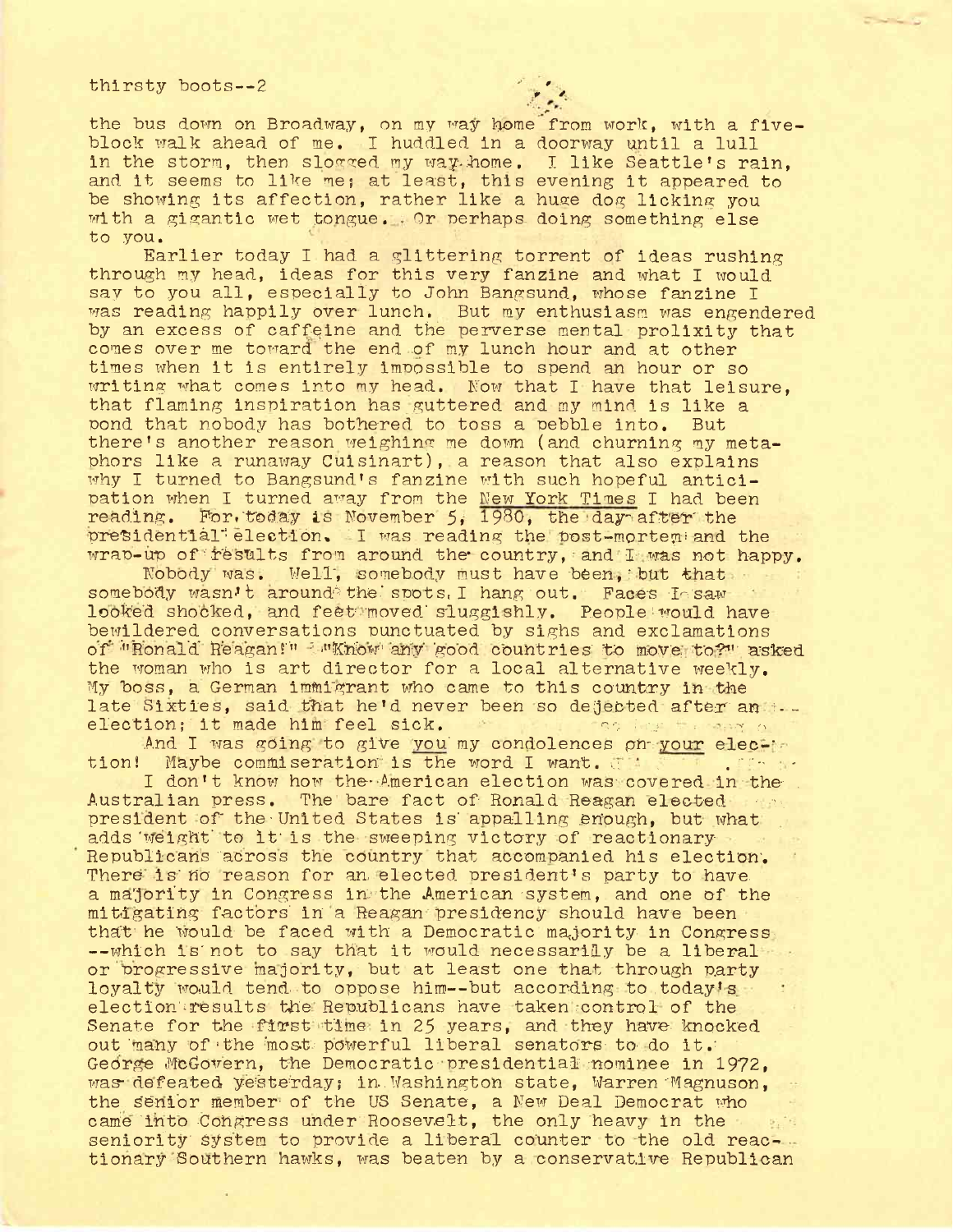## thirsty boots—<sup>3</sup> .... ........

**Service B** 

named. Slade Gorton. It goes on. One bright spot locally is that Make Lowry, my Congressman and' a consistent supporter of Indian fishing rights, defense Department accountability, and social programs, survived a challenge by a well-heeled "New Right" Republican. The Democratic party is certainly no bunch of heroes, but the kind of politician I want to support is seldom found among the Republicans. It does happen occasionally, thought another bright spot was that a Republican defeated Bert Cole, Washington's Commissioner of Public Lands; Cole has held the office for 24 years, and in that time he has done such things as grant oil drilling leases on state land with no environmental impact statement (directly across a river from a wildlife refuge) and try to cut down the-only stand of virgin timber left on any of the islands in Puget Sound, acts that at least in bls campaign propaganda the challenger deplored. The last positive development was that a state-wide initiative that would have banned Hanford, Washington, from being the nation's nuclear waste dump did pass with a sizable majority. It'll be challenged in court, no doubt, but its intent is clear.

On the other hand, here in Seattle, a booming metropolis where rents have skyrocketed and until this summer we didn't even have an ordinance requiring a landlord to have a godd reason for evicting you, an initiative that would have established rent control went down to'ignominious defeat.

When it came right down to it and I stood in the voting booth last night, not long before the polls closed here, I couldn't do it. <sup>I</sup> had been'going to grit my teeth and vote for Jimmy Carter just to keep Reagan out of the White House-or do as much as my one vote would do toward that--when it looked as though, the election would be a close one, but by the time <sup>I</sup> got to the polls <sup>I</sup> knew it was over; indeed, though <sup>I</sup> didn't believe it, I had heard someone say that Carter had didn't befreve 10, I had hoard bombono Bay onde our correct had<br>already conceded. So I voted for Barry Commoner, of the Citi-<br>zens' Party, who understands the stranglehold the giant corzens' Party, who understands the stranglehold the giant cor-<br>porations have on this country (and most others) and has some idea of how suicidal our whole concept of economy and society is. I felt better voting for him.

is. I felt better voting-for him. . . That's right, I already knew the results of the election. The television computers had already given it to Reagan, based on overwhelming returns from the East Coast, and Carter had really made his concession speech by ten o'clock Eastern time --over an hour before the polls closed on the West Coast. In Oregon and Washington, people just turned away from the polls or didn't bother to go. You can imagine the impact it had on local Democratic candidates that those people might have voted for. There are a lot of angry people on the West Coast today. There's been resentment for years of the networks calling the shots early and influencing our elections in the West, but there is a particular ire reserved for Carter and his sheer stupidity and selfishness in conceding while his fellow candidates were still trying to get out the vote.

I haye a feeling that something may change' in the American system of presidential election. On top of all this, the primaries have so proliferated that the major parties' nominees were chosen long before most people had any chance to express an opinion. .Which is part 'Of how we got stuck with a contest